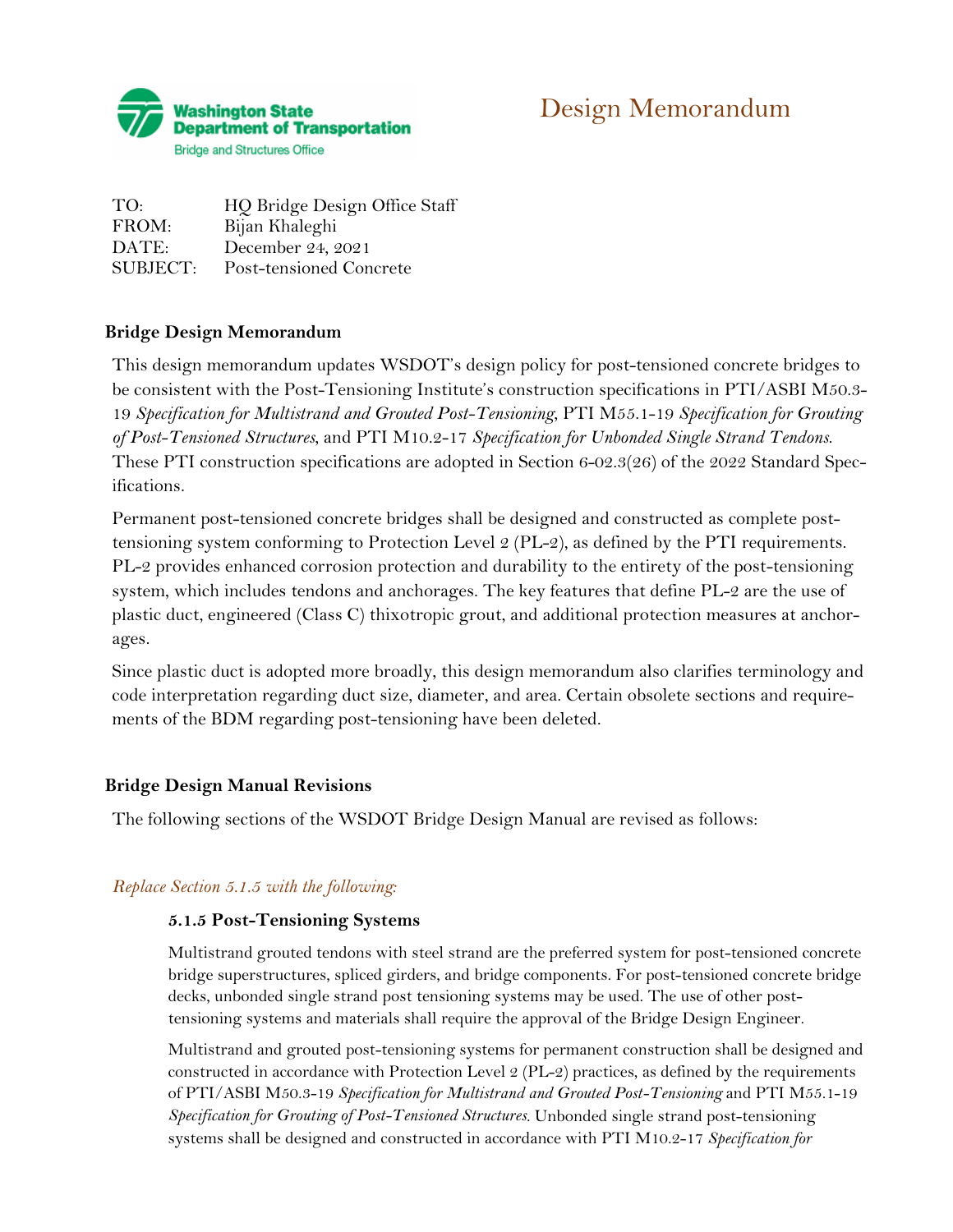#### *Unbonded Single Strand Tendons*.

Designers should consult post-tensioning system supplier product guides to ensure that multiple suppliers can satisfy the design. Corrugated plastic duct shall be used and shall conform to standard sizes where possible. Common post-tensioning system component sizes and combinations are shown in Table 5.1.5-1. The nominal diameter for plastic duct may be used when interpreting code provisions that reference duct size or diameter without further clarification (i.e. inside diameter, outside diameter, etc.). The interior diameter of plastic duct shall be used when interpreting code provisions that reference duct area without further clarification.

| Duct<br>Size (Round) | ID     | <b>OD</b> | Corrug.<br>Dia. | Max#<br><b>Strands</b><br>$(Pull, 0.6" \varnothing)$ | Max#<br>Strands<br>$(Push, 0.6" \emptyset)$ | Common<br>Anchorage<br>Size $(0.6" \circ)$ |
|----------------------|--------|-----------|-----------------|------------------------------------------------------|---------------------------------------------|--------------------------------------------|
| 3"                   | 2.99"  | 3.19''    | 3.63"           | 12                                                   | 16                                          | 12                                         |
| $3 - 3/8"$           | 3.35"  | 3.55"     | 3.94"           | 16                                                   | 20                                          | 15, 19                                     |
| 4"                   | 3.93"  | 4.29''    | 4.63"           | 22                                                   | 27                                          | 19, 22                                     |
| $4 - 1/2"$           | 4.49'' | 4.80''    | 5.28"           | 29                                                   | 36                                          | 27                                         |

#### **Table 5.1.5-1** Post-tensioning System Sizes

Dead end anchorages, defined as anchorages that are not accessible during stressing, shall be avoided where possible. Anchorage pourback materials shall be specified in the plans and should be concrete where possible. Epoxy grout may be used in exposed areas or where improved bond is needed. Non-shrink grout may be specified for small protected pourbacks where proper grout confinement is provided.

### *Delete Section 5.1.6 in its entirety*

#### *Replace the 6th bullet point of Section 5.6.8.B with:*

6. The clear spacing between the outside diameter of ducts shall be  $2<sup>n</sup>$  min. The duct size shall not exceed 4½″.

### *Replace the 1st and 2nd paragraphs of Section 5.8.1.C with:*

The total number of strands selected should be at least the minimum required to meet the strength and service limit state requirements at all points. Check PT supplier literature for duct sizes and strand capacity. The most economical tendon selection will generally be the maximum duct size within the range than can be fit within the web. Commonly-stocked anchorages for  $\frac{1}{2}$ " diameter strands include 9, 12, 19, 27, 31, and 37 strands. Commonly-stocked anchorages for 0.6″ diameter strands include 4, 7, 12, 19, 22, and 27 strands. The design should utilize commonly-stocked items. For example, a design requiring 66 strands per web would be most economically satisfied by three 22-strand tendons. A less economical choice would be four 17-strand tendons with 19-strand anchorages. The interior cross-sectional area of duct area shall be at least 2.5 times the net crosssectional area of the prestressing steel. In the regions away from the end anchorages, the duct placement patterns indicated in Figures 5.8.1-1 through 5.8.1-3 shall be used.

#### *Delete Sections 5.8.4.D and 5.8.4.E.*

*Replace the 3rd bullet point of Section 5.8.6.D with:*

#### **D. Review of Post-tensioning Installation Drawings**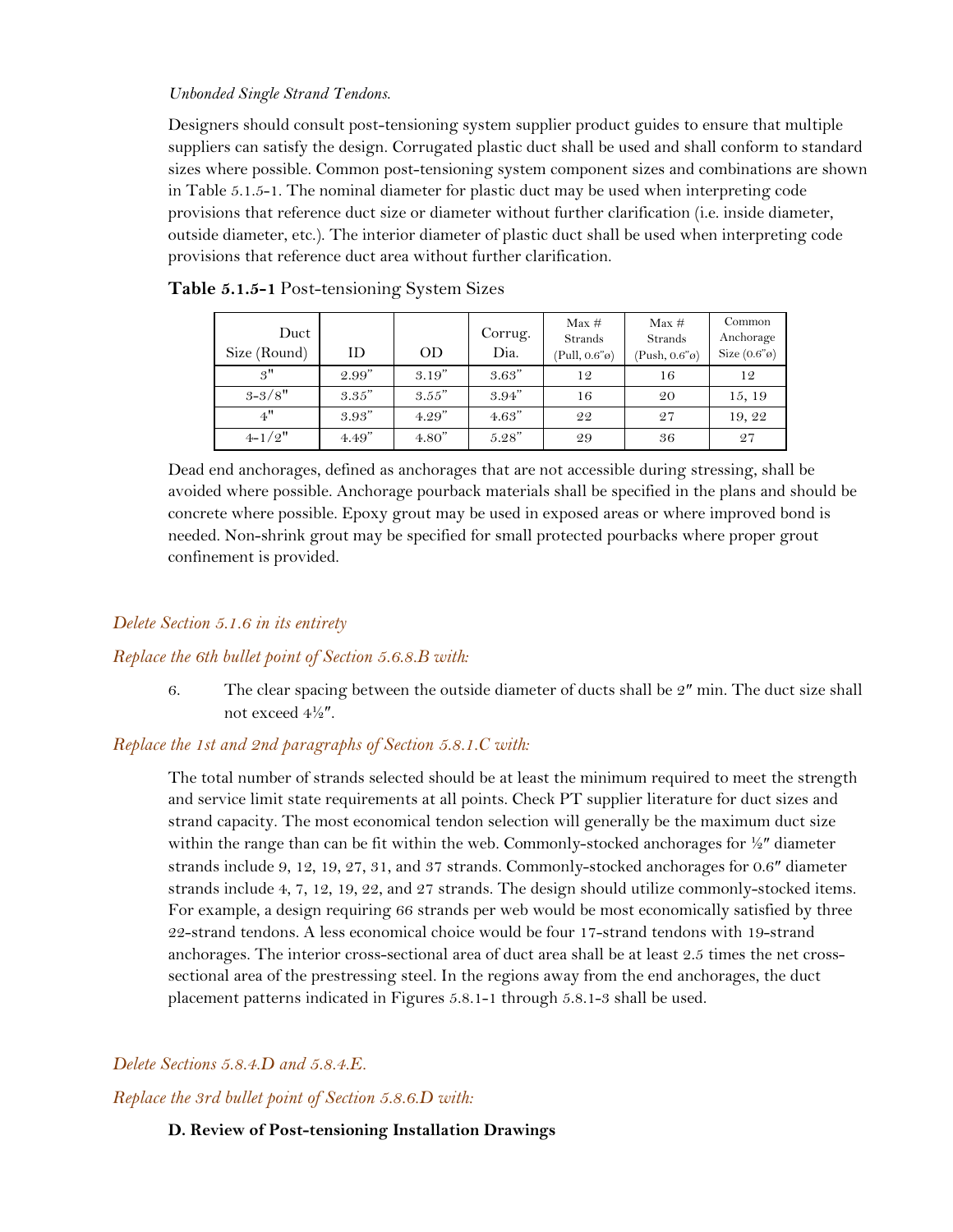Post-tensioning installation drawings shall be reviewed by the designer (or Bridge Technical Advisor) and consulted with the Concrete Specialist if needed. Review of the drawings shall verify that the plans, specifications, applicable PTI requirements, and design assumptions are satisfied. The PTI requirements include a detailed list of most of the required items. Reviewers should pay special attention to the following:

- 1. Ensure that the special anchorage device test reports for post-tensioning anchorages are included, and that the tendon drawing details for post-tensioning anchorage local zones are validated by the tested anchorage configuration (i.e. minimum spacing, edge distance, and concrete strength) shown in the test reports.
- 2. Ensure that the layout of the post-tensioning anchorages is consistent with the design of the general zone reinforcing. If not, either the anchorage layout or general zone may need to be revised.
- 3. Ensure than tendon vents and drains are properly located and oriented.

## *Replace Section 5.8.6.E with:*

### **E. During Construction**

- 1. In case of low concrete strength, the design engineer should investigate the adequacy of the design with lower strength if they suspect repairs may be avoidable.
- 2. If the measured elongation of a strand tendon is within  $\pm$  7 percent of the approved calculated elongation, the stressed tendon is acceptable. For tendons shorter than 40 ft, if the measured elongation is within  $\pm 7$  percent  $+ \frac{1}{4}$  inch, the stressed tendon is acceptable.
- 3. If the measured elongation is greater than the allowable range, anchorage force verification after seating (lift-off force) should be performed. The lift-off force should not be less than 99 percent of the approved calculated force nor more than 70%  $f_{\text{pu}}$  A<sub>s</sub>.
- 4. If the measured elongation is less than the allowable range, anchorage force verification of the fixed-end anchorage should be performed. The designer could consider acceptance where the total prestressing force in a web, girder, or even bridge crosssection is greater than 98% of the design prestressing force.
- 5. One broken strand per tendon may be structurally acceptable. (Post-tensioning design shall preferably allow one broken strand). If more than one strand per tendon is broken, the designed should consider the ability of the other tendons in the structure to provide prestressing and strength.
- 6. Other problems such as unbalanced and out of sequence post-tensioning, strand surface condition, strand subjected to corrosion and exposure, delayed post-tensioning, jack calibration, etc. should be evaluated on a case-by-case basis in coordination with the contractor, post-tensioning system supplier, HQ Bridge Construction Office, and the Engineer of Record.

## *Replace Section 5.8.7 with:*

#### **5.8.7 Post-tensioning Contract Plans**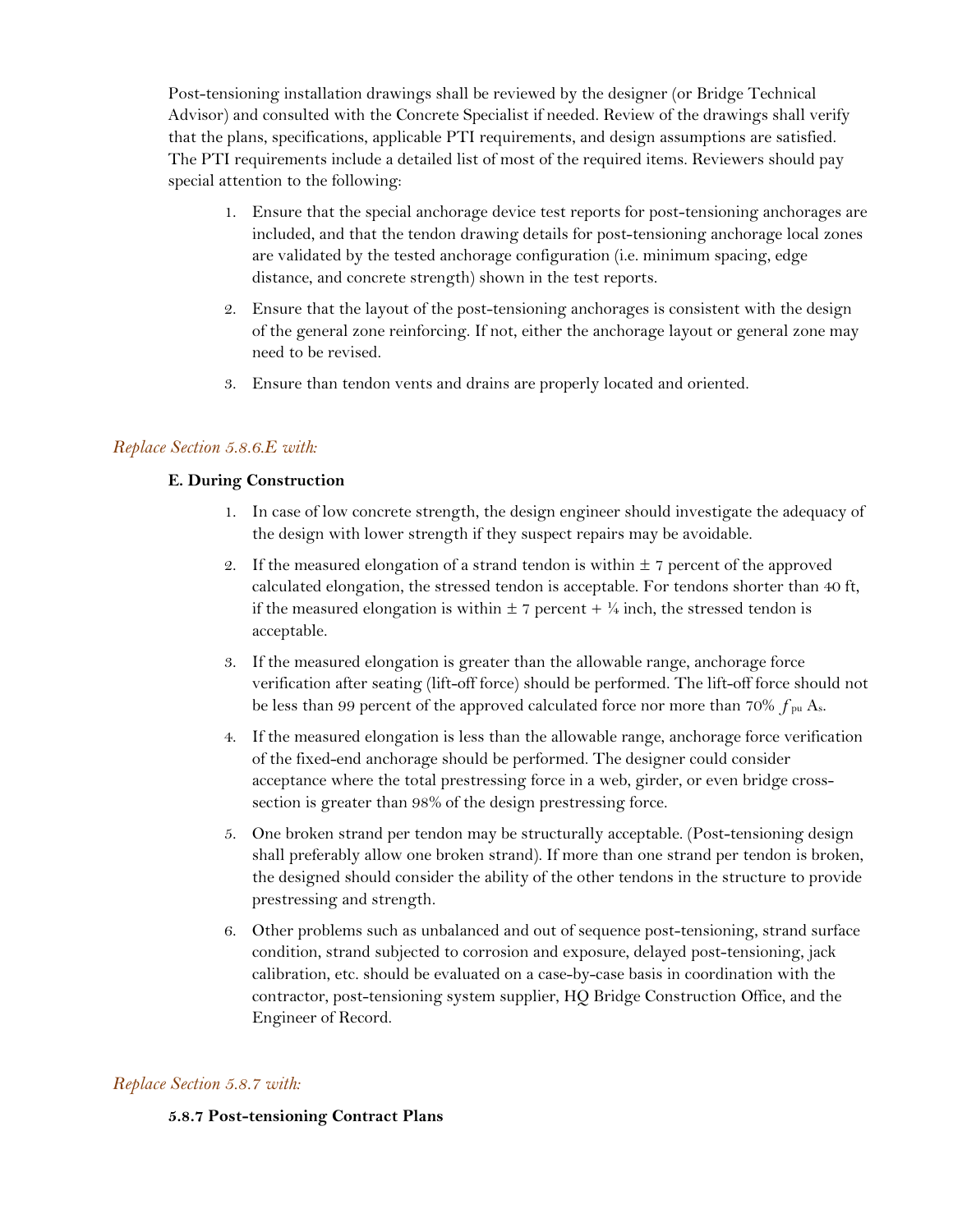## **A. Plan Details**

The Plans for post-tensioned concrete shall include a longitudinal section showing the vertical profile of the center-of-gravity of the prestressing force, camber diagram for dead load plus prestress force, and the post-tensioning notes as suggested in Section 5.8.7.B. The following information shall typically be included in a post-tensioning table on a per-web basis: minimum required concrete strengths at the time of stressing, minimum number of strands required, jacking load, anchorage load after seating, and long term prestress losses.

## **B. Post-tensioning Notes**

- 1. THE POST-TENSIONING SYSTEM SHALL CONFORM TO THE REQUIREMENTS FOR PROTECTION LEVEL 2 (PL-2).
- 2. THE DESIGN IS BASED ON 0.6"ø LOW RELAXATION STRANDS WITH THE ESTIMATED AVERAGE LONG TERM PRESTRESS LOSS DUE TO STEEL RELAXATION, ELASTIC SHORTENING, CREEP AND SHRINKAGE OF CONCRETE SHOWN IN THE POST-TENSIONING TABLE.
- 3. THE ACTUAL ANCHOR SET, INSTANTANEOUS PRESTRESS LOSS AND JACKING FORCE CALCULATED BY THE CONTRACTOR SHALL BE SPECIFIED IN THE POST-TENSIONING INSTALLATION DRAWINGS. THE DESIGN IS BASED ON INSTANTANEOUS PRESTRESS LOSS ASSUMING THE FOLLOWING:
	- a. ANCHOR SET OF 3/8".
	- b. FRICTION,  $m = 0.23$ .
	- c. WOBBLE COEFFICIENT,  $k = 0.0002/FT$
- 4. THE DUCT SHALL BE ROUND AND THE MAXIMUM SIZE SHALL BE [???]". THE INSIDE CROSS-SECTIONAL AREA OF THE DUCT SHALL BE AT LEAST 2.5 TIMES THE NET AREA OF THE PRESTRESSING STEEL IN THE DUCT.
- 5. THE COMPRESSIVE STRENGTH OF CONCRETE AT THE TIME OF STRESSING SHALL BE AS SHOWN IN POST-TENSIONING TABLE OR THE POST-TENSIONING INSTALLATION DRAWINGS, WHICHEVER IS HIGHER.
- 6. ALL TENDONS SHALL BE STRESSED FROM [ONE END, BOTH ENDS, ALTERNATING ENDS, . . . ].
- 7. THE TENDON STRESSING SEQUENCE SHALL MEET THE FOLLOWING CRITERIA:
	- a. THE PRESTRESSING FORCE SHALL BE APPLIED SYMMETRICALLY ABOUT THE CENTERLINE OF THE BRIDGE.
	- b. THE PRESTRESSING FORCE IN ADJACENT WEBS/GIRDERS SHALL NOT DIFFER BY MORE THAN THE TOTAL PRESTRESSING FORCE OF ONE TENDON.
	- c. AT NO TIME DURING THE STRESSING OPERATION SHALL MORE THAN 1/6 OF THE TOTAL PRESTRESSING FORCE BE APPLIED ECCENTRICALLY ABOUT THE CENTERLINE OF THE BRIDGE.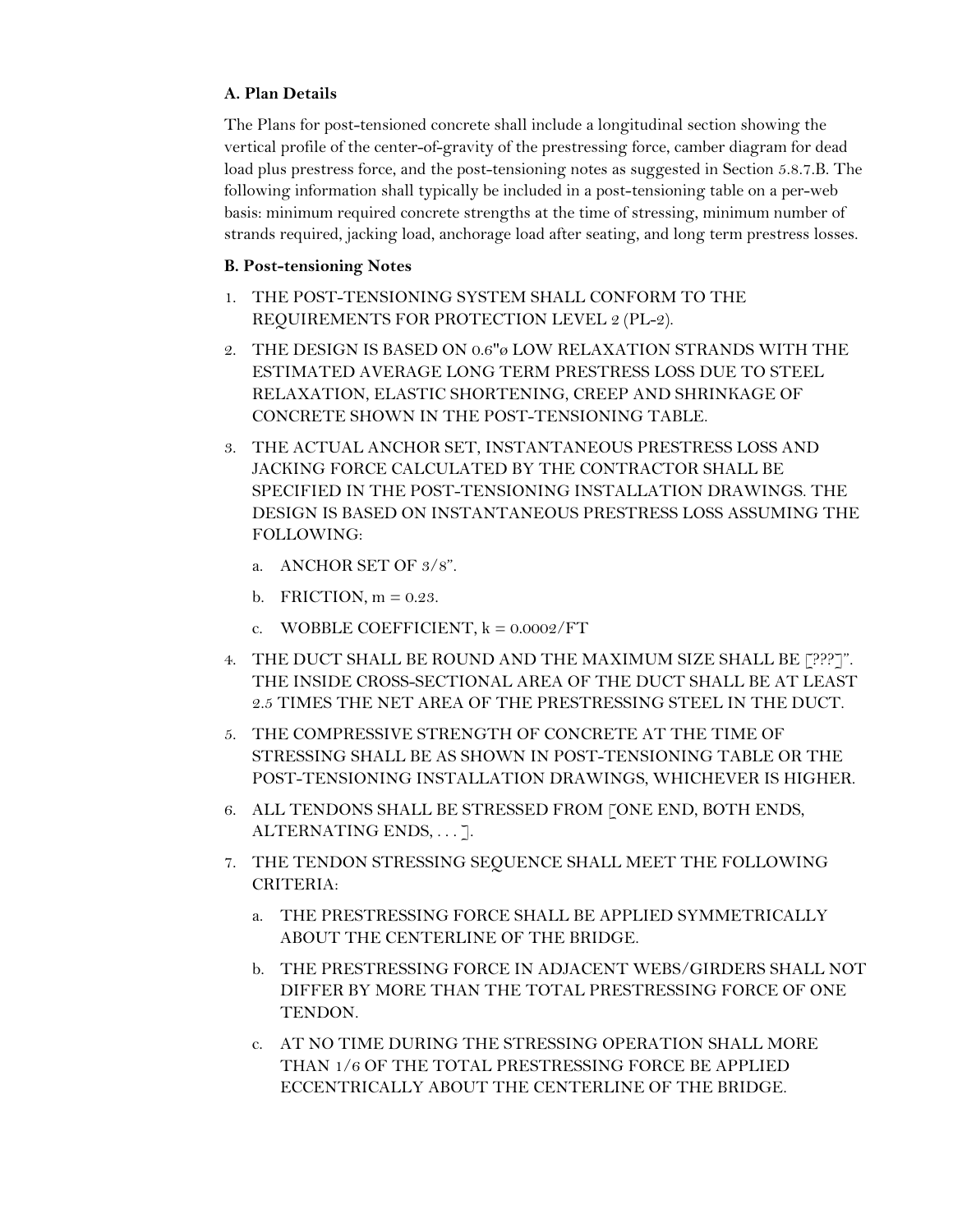## *Replace the 3rdh paragraph of Section 5.9.3.B with:*

Ducts for longitudinal post-tensioning shall be kept below the bridge deck, and ideally below the top of web when they could be exposed to damage during construction.

#### *Replace the 5th paragraph of Section 5.9.4.C with:*

The clear spacing between the outside diameter of ducts at CIP closures of pier diaphragms shall be 2.0″ minimum.

#### *Replace Section 5.9.5 with:*

Shop drawings and post-tensioning installation drawings for spliced prestressed concrete girders shall be reviewed by the designer or Engineer-of-Record and consulted with the Concrete Specialist if needed. See Section 5.6.10 for the review of girder shop drawings, and Section 5.8.6.D for the review of post-tensioning installation drawings.

#### *Replace Section 5.9.6 with:*

Contract plan preparation for spliced prestressed concrete girders should include the details and notes in Section 5.8.7.

#### *Add Section 15.5.2.D:*

#### **D. Post-Tensioning Systems**

Multistrand grouted tendons with steel strand systems shall be used for post-tensioned concrete bridge superstructures, spliced girders, and bridge components. For post-tensioned concrete bridge decks, unbonded single strand post tensioning systems may be used.

Multistrand and grouted post-tensioning systems for permanent construction shall be designed and constructed in accordance with Protection Level 2 (PL-2) practices, as defined by the requirements of PTI/ASBI M50.3-19 *Specification for Multistrand and Grouted Post-Tensioning* and PTI M55.1-19 *Specification for Grouting of Post-Tensioned Structures*. Unbonded single strand post-tensioning systems shall be designed and constructed in accordance with PTI M10.2-17 *Specification for Unbonded Single Strand Tendons*.

## *Replace Section 15.5.3.C with:*

### **C. Post-Tensioning**

Dead end anchorages shall be avoided.

A 2″ minimum clearance shall be provided between post-tensioning ducts.

Confinement reinforcement shall be provided to confine curved post-tensioning tendons in accordance with Section 5.8.1.F.

Structure shortening effects due to post-tensioning shall be included in the design.